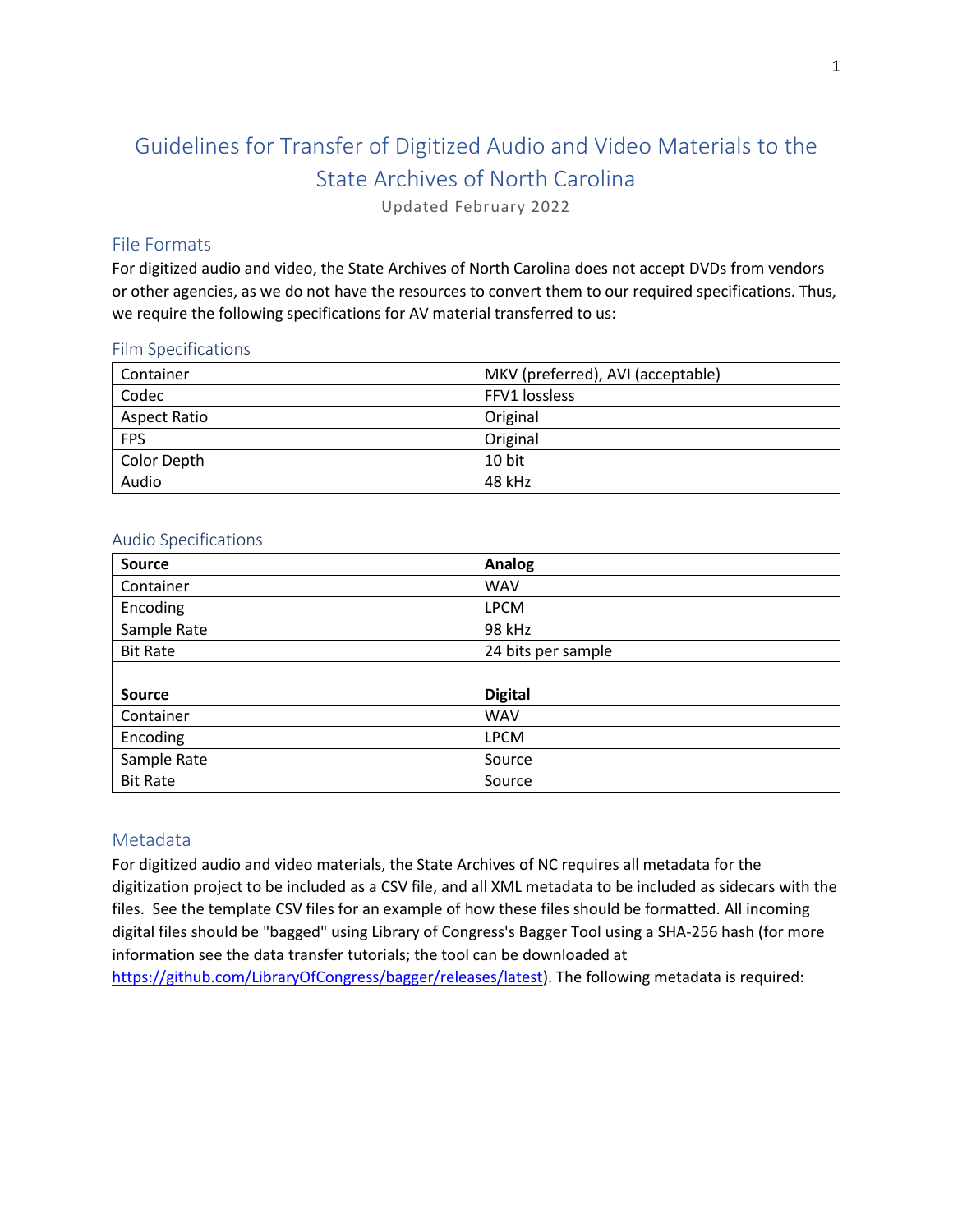# Film Metadata (two pages)

| <b>Chunk</b>         | <b>Metadata Field/Tag</b> | <b>Description</b>                                                                                  | Required/Optional | <b>Data</b><br><b>Creator</b> | Example(s)                                                                                           |
|----------------------|---------------------------|-----------------------------------------------------------------------------------------------------|-------------------|-------------------------------|------------------------------------------------------------------------------------------------------|
| <b>BEXT</b>          | Description               | Free text<br>description of file:<br>Title, description,<br>length, original<br>creation date, etc. | Required          | Archives                      | "Bob Scott for<br>Lieutenant<br>Governor"<br>campaign<br>advertisement,<br>26 seconds,<br>circa 1976 |
| <b>BEXT</b>          | Originator                | Creator of item                                                                                     | Required          | Archives                      | <b>Badgett Sisters</b>                                                                               |
| <b>BEXT</b>          | OriginatorReference       | Unique identifier;<br>typically call<br>number                                                      | Required          | Archives                      | PC.132                                                                                               |
| <b>BEXT</b>          | OriginationDate           | Creation date of<br>file (YYYY-MM-<br>DD)                                                           | Required          | Vendor                        | 10/3/2017                                                                                            |
| <b>BEXT</b>          | OriginationTime           | Creation time of<br>file (HH:MM:SS)                                                                 | Optional          | Vendor                        | 9:00:00                                                                                              |
| <b>BEXT</b>          | CodingHistory             | Algorithm,<br>sampling<br>frequency, bit<br>rate, file formats,<br>for ALL<br>transformations       | Required          | Vendor                        |                                                                                                      |
| LIST-<br><b>INFO</b> | <b>IARL</b>               | Location of<br>archival file                                                                        | Required          | Archives                      | US, SANC                                                                                             |
| LIST-<br><b>INFO</b> | <b>ICMT</b>               | General<br>comments<br>(Digitized file<br>format)                                                   | Optional          | Archives<br>or<br>Vendor      | MKV wrapper                                                                                          |
| LIST-<br><b>INFO</b> | <b>ICOP</b>               | Copyright<br>statement                                                                              | Optional          | Archives                      | All rights for this<br>interview are<br>held by the<br>State Archives of<br>North Carolina.          |
| LIST-<br><b>INFO</b> | <b>ICRD</b>               | Creation date of<br>file                                                                            | Required          | Vendor                        | 10/3/2017                                                                                            |
| LIST-<br><b>INFO</b> | <b>IENG</b>               | Producing<br>engineer of<br>surrogate                                                               | Required          | Vendor                        | Smith, John                                                                                          |
| LIST-<br><b>INFO</b> | <b>IGNR</b>               | Genre                                                                                               | Optional          | Archives                      | Campaign<br>Advertisement                                                                            |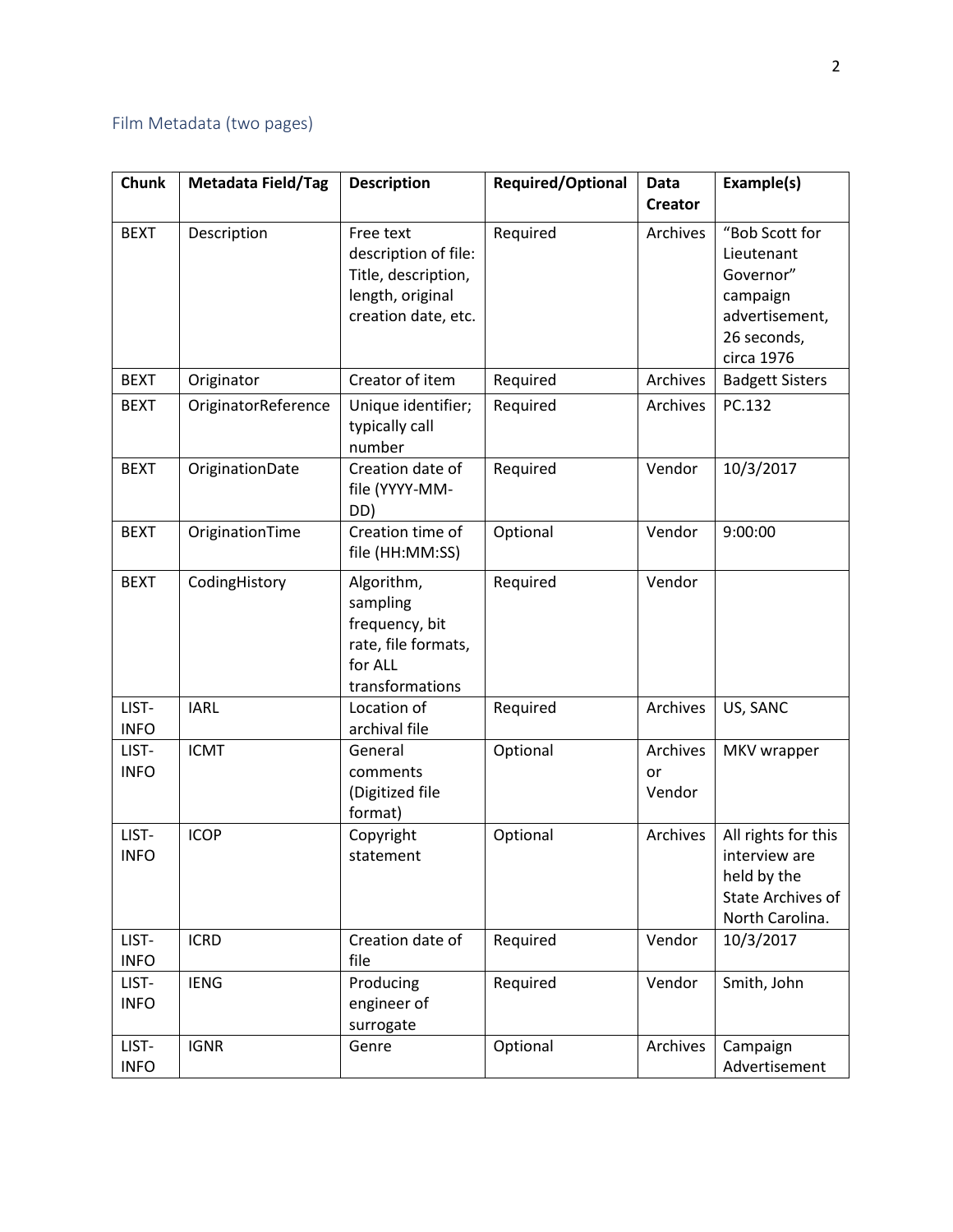| <b>Chunk</b>         | <b>Metadata Field/Tag</b> | <b>Description</b>                                      | <b>Required/Optional</b> | Data<br><b>Creator</b>   | Example(s)                                                  |
|----------------------|---------------------------|---------------------------------------------------------|--------------------------|--------------------------|-------------------------------------------------------------|
| LIST-<br><b>INFO</b> | <b>IKEY</b>               | Keywords (local<br>terms)                               | Optional                 | Archives                 |                                                             |
| LIST-<br><b>INFO</b> | <b>IMED</b>               | Original media<br>formats                               | Required                 | Archives<br>or<br>Vendor | VHS tape                                                    |
| LIST-<br><b>INFO</b> | <b>INAM</b>               | Name/Title                                              | Required                 | Archives                 | <b>Bob Scott for</b><br>Lieutenant<br>Governor              |
| LIST-<br><b>INFO</b> | <b>ISBJ</b>               | Subject(s) (Library<br>of Congress<br>Subject Headings) | Optional                 | Archives                 |                                                             |
| LIST-<br><b>INFO</b> | <b>ISFT</b>               | Software used to<br>digitize file                       | Required                 | Vendor                   | Spirit DataCine,<br>DaVinci Resolve,<br><b>MAC Terminal</b> |
| LIST-<br><b>INFO</b> | <b>ISRC</b>               | Owner of the<br>item (current)                          | Required                 | Archives                 | State Archives of<br>North Carolina                         |
| LIST-<br><b>INFO</b> | <b>ITCH</b>               | Producing<br>company of<br>surrogate                    | Required                 | Vendor                   |                                                             |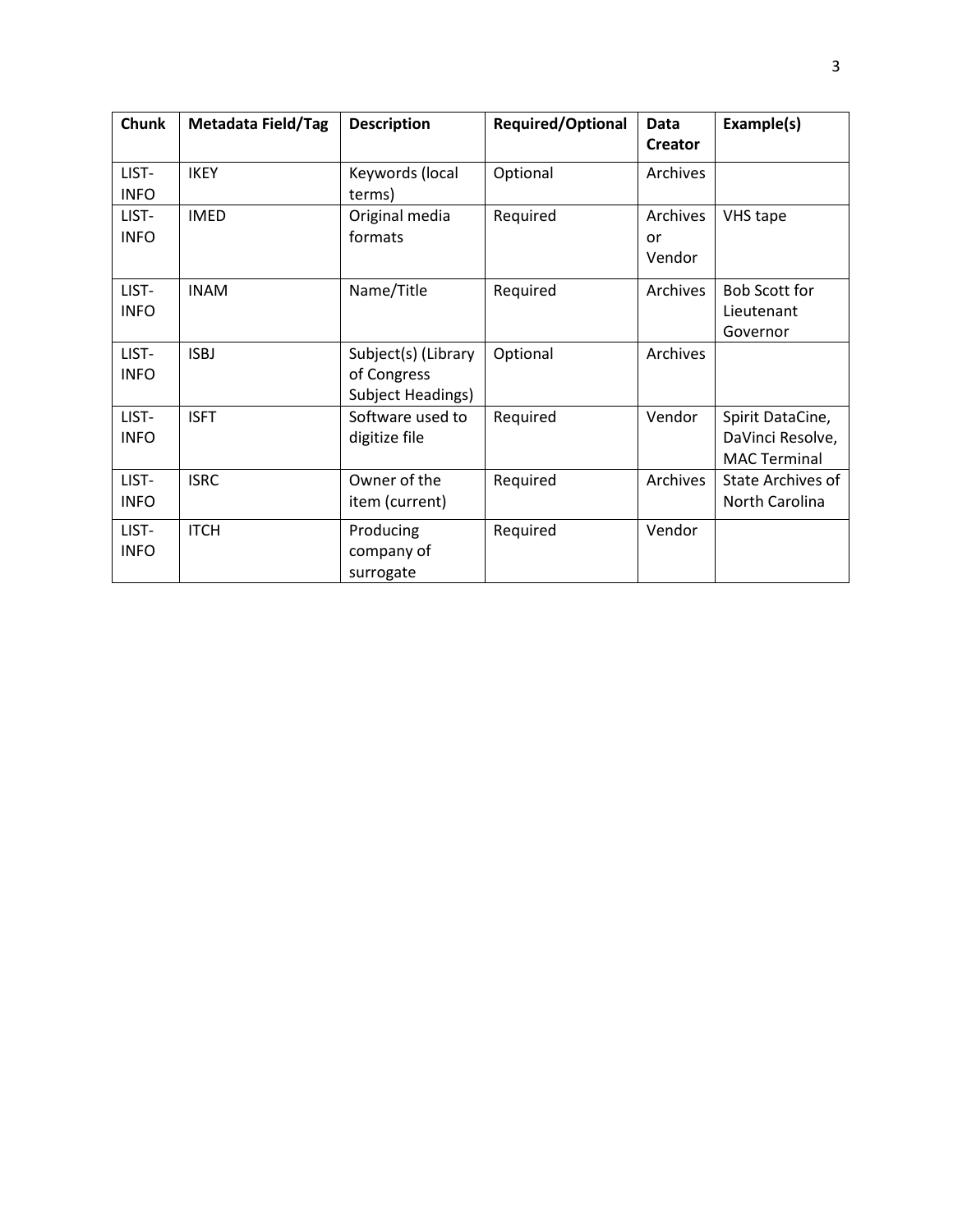# Audio Metadata (two pages)

| <b>Chunk</b>         | <b>Metadata Field/Tag</b> | <b>Description</b>                                                                                   | Required/Optional | Data<br><b>Creator</b>   | Example(s)                                                                                            |
|----------------------|---------------------------|------------------------------------------------------------------------------------------------------|-------------------|--------------------------|-------------------------------------------------------------------------------------------------------|
| <b>BEXT</b>          | Description               | Free text<br>description of file:<br>Title, description,<br>length, original<br>recording date, etc. | Required          | Archives                 | "Bob Scott for<br>Lieutenant<br>Governor"<br>campaign<br>advertisement,<br>26 seconds,<br>circa 1976  |
| <b>BEXT</b>          | Originator                | Owner of the item                                                                                    | Required          | Archives                 | <b>Badgett Sisters</b>                                                                                |
| <b>BEXT</b>          | OriginatorReference       | Unique identifer;<br>typically call<br>number                                                        | Required          | Archives                 | PC.132                                                                                                |
| <b>BEXT</b>          | OriginationDate           | Creation date of<br>file (YYYY-MM-DD)                                                                | Required          | Archives                 | 10/3/1988                                                                                             |
| <b>BEXT</b>          | OriginationTime           | Creation time of<br>file (HH:MM:SS)                                                                  | Optional          | Vendor                   | 9:00:00                                                                                               |
| <b>BEXT</b>          | CodingHistory             | Algorithm,<br>sampling<br>frequency, bit rate,<br>file formats for ALL<br>transformations            | Required          | Vendor                   |                                                                                                       |
| LIST-<br><b>INFO</b> | <b>IARL</b>               | Location of archival<br>file                                                                         | Required          | Archives                 | US, SANC                                                                                              |
| LIST-<br><b>INFO</b> | <b>IART</b>               | Artist (Library of<br><b>Congress Name</b><br>Authority File)                                        | Optional          | Archives                 | Petty, Tom                                                                                            |
| LIST-<br><b>INFO</b> | <b>ICMS</b>               | Production<br>Company/Producer                                                                       | Optional          | Archives                 | Def Jam<br>Recordings                                                                                 |
| LIST-<br><b>INFO</b> | <b>ICMT</b>               | <b>General comments</b><br>(Digitized file<br>format)                                                | Optional          | Archives<br>or<br>Vendor | WAV container                                                                                         |
| LIST-<br><b>INFO</b> | <b>ICOP</b>               | Copyright<br>statement                                                                               | Optional          | Archives                 | All rights for<br>this interview<br>are held by the<br><b>State Archives</b><br>of North<br>Carolina. |
| LIST-<br><b>INFO</b> | <b>ICRD</b>               | Creation date of<br>surrogate                                                                        | Required          | Vendor                   | 10/3/2017                                                                                             |
| LIST-<br><b>INFO</b> | <b>IENG</b>               | Producing company<br>of surrogate                                                                    | Required          | Archives                 |                                                                                                       |